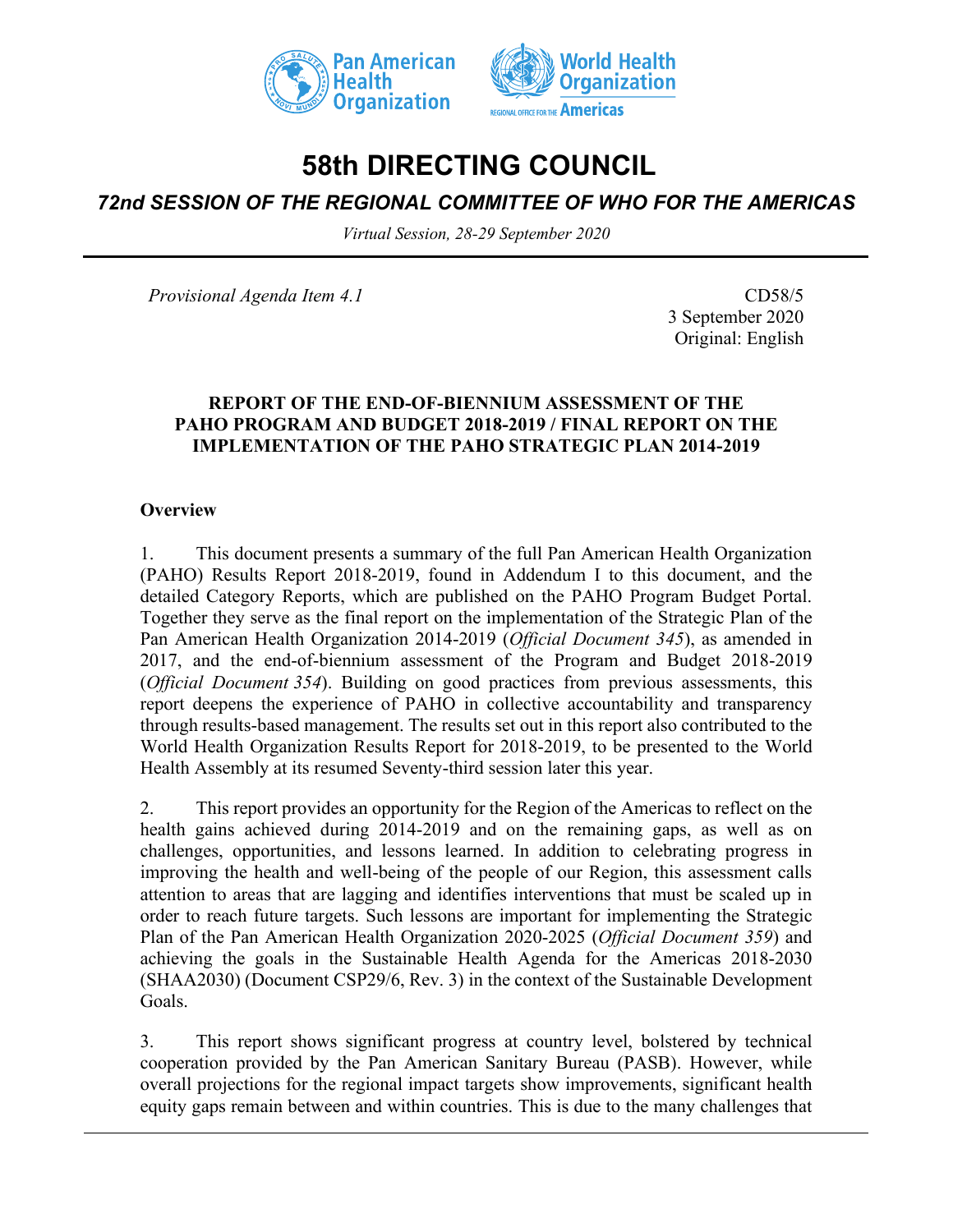are summarized below and detailed in this report. Taking the Strategic Plan 2020-2025 as a new starting point, the Organization must redouble its efforts toward fulfilling the vision of the SHAA2030: *By 2030, the Region as a whole and the countries of the Americas aim to achieve the highest attainable standard of health, with equity and well-being for all people throughout the life course, with universal access to health and universal health coverage, resilient health systems, and quality health services*.

## **Key Findings**

4. The results from the assessment indicate that 14 of the 26 impact targets in the Strategic Plan 2014-2019 were exceeded or achieved by 2019, while five targets showed partial advances and the remaining seven were not achieved. Important impact-level achievements in health as of the end of 2019 can be noted:

- a) Reductions occurred in infant mortality, maternal mortality, mortality amenable to health care, mortality due to HIV/AIDS, dengue case fatality, mortality due to suicide, and mortality due to road traffic injuries at the regional level. There was notable progress in reducing the absolute inequality gradient and relative inequality gaps on some of these indicators.
- b) Regarding the elimination of communicable diseases, the target for eliminating mother-to-child transmission of HIV and congenital syphilis was achieved, as were the targets for elimination of onchocerciasis and malaria.
- c) Health systems demonstrated resilience in their ability to prevent mortality and morbidity due to emergencies during the 2014-2019 period.

5. Two of the six categories of the Strategic Plan 2014-2019 met expectations at the close of the period (Categories 5 and 6), while the other four showed advances but also persistent challenges (Categories 1, 2, 3, and 4). With respect to program areas, 15 of 34 fully met expectations, while the remaining 19 did so partially. The assessment shows continued progress toward achieving outcome indicators, with 33% of these indicators exceeded or achieved by 2019, 44% partially achieved, and 16% not achieved. At the output level, looking at specific results for the 2018-2019 biennium, the results show that 59% of the indicators were achieved, 34% partially achieved, and 5% not achieved. Seven percent of outcome indicators and 2% of output indicators were not rated due to lack of data or other measurement difficulties.

6. The organizational results include the following significant achievements at country and regional levels:

a) Reduced burden of communicable diseases through expanded access to diagnosis and treatment, strengthened surveillance, improved vaccination coverage, and a focus on prevention. These resulted in important steps forward toward elimination, including elimination of malaria in Argentina and Paraguay, elimination of rabies as a public health problem in Mexico, and Brazil's certification as foot-and-mouth disease (FMD) free with and without vaccination.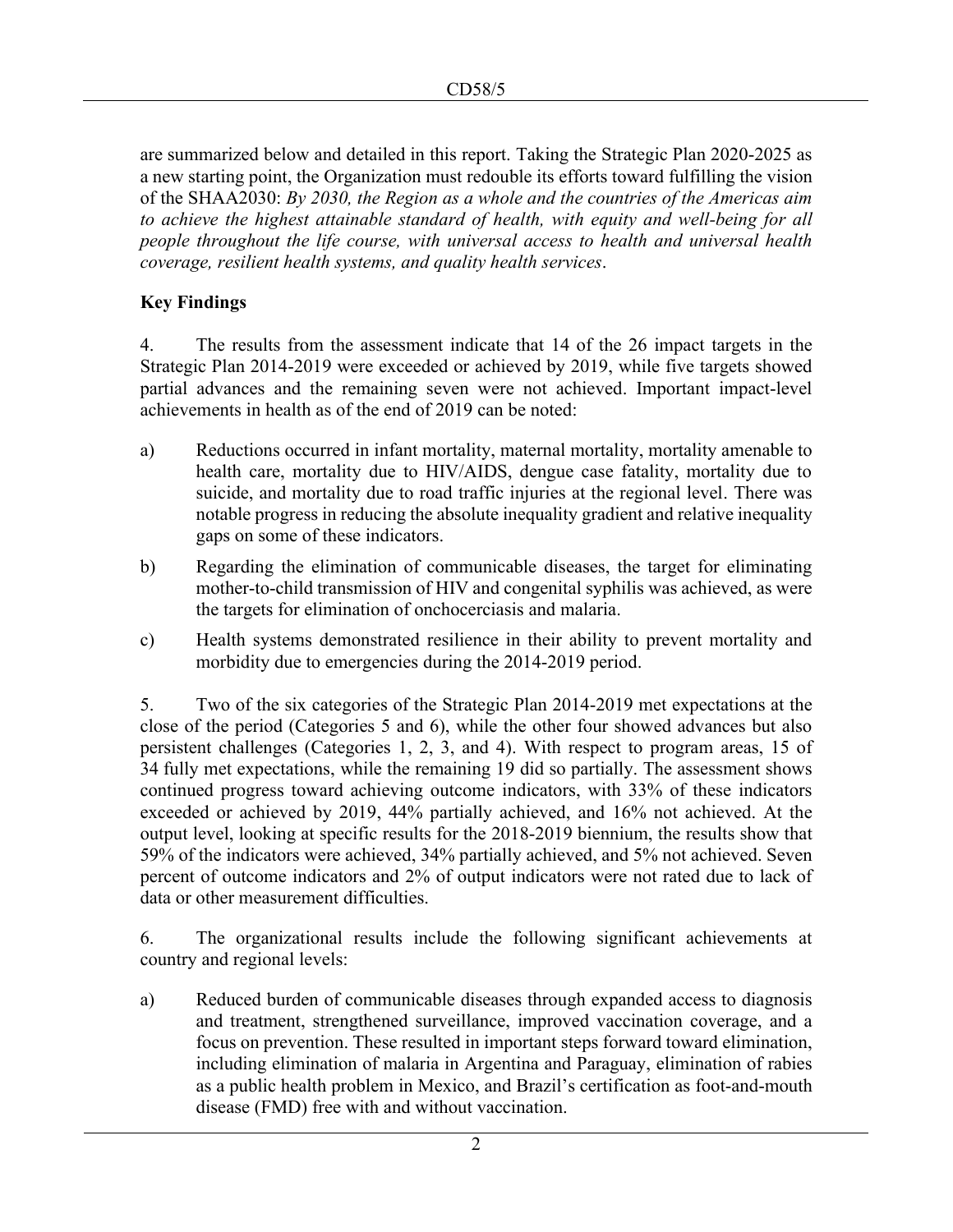- b) Improved health system response for noncommunicable diseases (NCDs), mental health, people with disabilities, and violence prevention; approval of legislative and regulatory measures on sugar-sweetened beverages, fast food, and energy-dense nutrient-poor products; completion of national NCD surveys; and evidence building and dissemination of key findings. The Global HEARTS intervention to improve hypertension control in primary health care is now being implemented in eight countries.
- c) Approval and implementation of the Plan of Action for Women's, Children's and Adolescents' Health 2018-2030, the Strategy and Plan of Action on Health Promotion within the Context of the Sustainable Development Goals 2019-2030, and the Strategy and Plan of Action on Ethnicity and Health 2019-2025, along with other strategies to address the needs of populations based on age, social status, gender, ethnicity, and other social determinants and environmental factors.
- d) Concrete steps by 33 Member States to transform their health systems toward universal health. Twenty-four countries developed capacity to implement the integrated health service delivery networks framework. Access to and rational use of health technologies was promoted, with 34 Member States having signed agreements to use the Regional Revolving Fund for Strategic Public Health Supplies. Information systems for health were strengthened, with improved coverage and quality of vital statistics. With respect to human resources for health, 27 countries made commitments to measure their progress in this vital area.
- e) Timely and appropriate response to all emergencies with potential health impacts in 29 countries and territories. Capacities were strengthened in prevention, risk reduction, preparedness, surveillance, response, and early recovery in relation to all types of human health hazards resulting from emergencies or disasters. A major effort during the biennium was the response to the Venezuelan situation and associated humanitarian problems within that country and neighboring countries (Brazil, Colombia, Ecuador, Guyana, Peru, and Trinidad and Tobago).

7. These achievements would not have been possible without concerted action by Member States, including the expansion of health promotion and access to services, and greater collaboration with different sectors at country level. Countries have increased efforts to implement proven strategies and innovative approaches while prioritizing populations in conditions of vulnerability. Some specific examples of the results of these efforts at country level include:

- a) Strengthened antimicrobial resistance detection and surveillance in the Caribbean through a partnership between Argentina and CARICOM (Caribbean Community) countries.
- b) Improved road safety governance in Costa Rica and the Dominican Republic through the development and exchange of best practices and tools.
- c) Improved child and maternal health at the northern border of Dominican Republic and Haiti.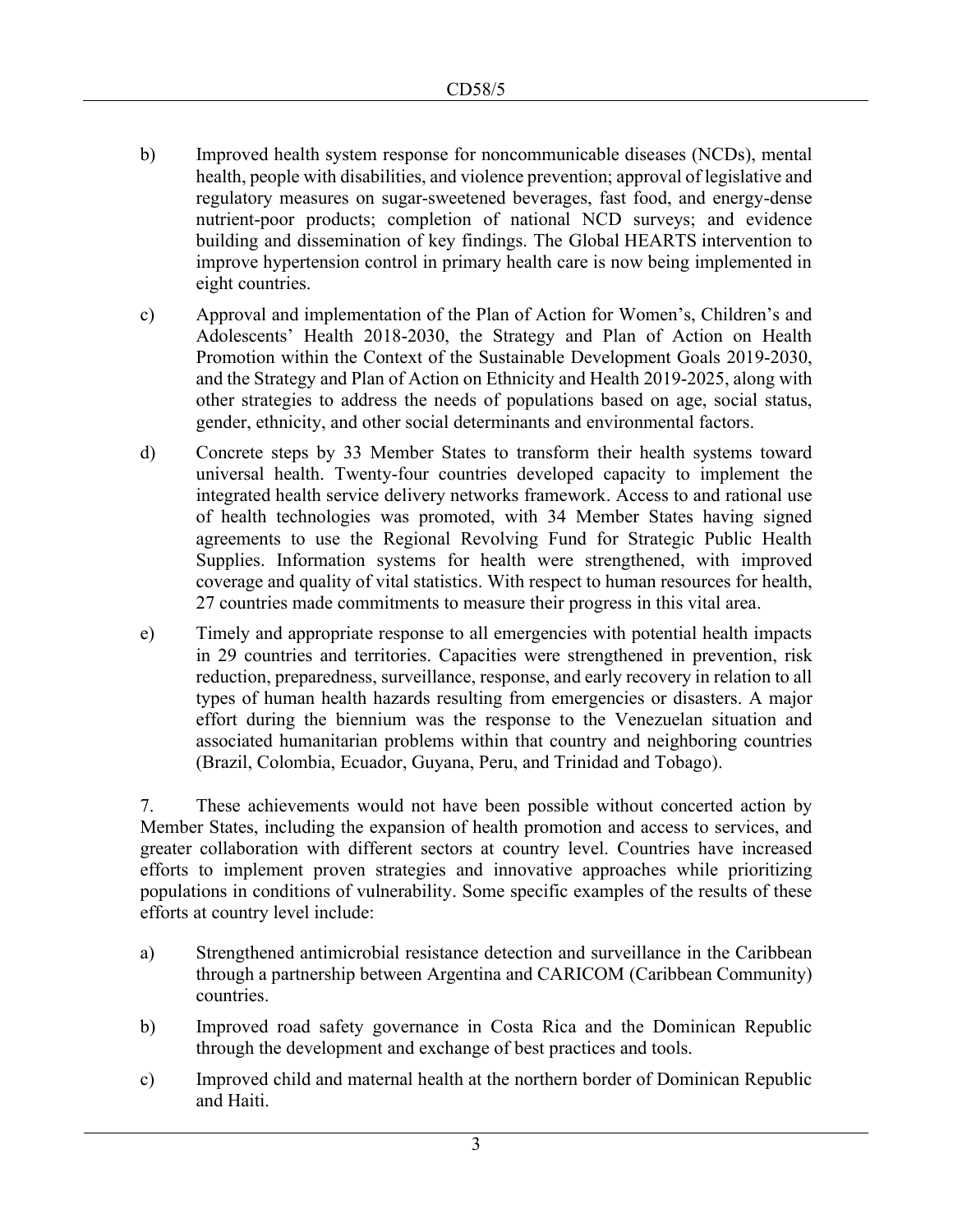- d) Strengthened health services that are culturally appropriate for indigenous and rural populations in the Chaco border area between Argentina, Bolivia, and Paraguay.
- e) Safer, greener health care facilities in seven Caribbean countries (Belize, Dominica, Grenada, Guyana, Jamaica, Saint Lucia, and Saint Vincent and the Grenadines), with the support of the UK Department for International Development.

8. Important advances were made during the Strategic Plan in strengthening the leadership, governance, and management capacities of PASB. These included increased engagement with Member States (manifested by the record-setting participation of 21 Member States in the Strategic Plan Advisory Group for the Strategic Plan 2020-2025), improvements in transparency and accountability, greater diversification in partnerships and donor engagement, continuous enhancements in the PASB Management Information System (PMIS), and strengthened communications capacity. Risk management was an integral part of the Strategic Plan 2014-2019, and through the adoption of a corporate risk management process in 2015, PASB was able to increase its managerial capacity, leveraging the resources and knowledge of operational staff to better inform executive decisions. During 2018-2019, PASB managed several risk events, as detailed in Addendum I to this document.

9. However, despite efforts to learn from past experiences, ongoing challenges persisted and new ones emerged. These included the complex political context in many countries and low levels of political commitment to address priority areas of public health; limited institutional capacity; competing priorities on the regional and national agendas; gaps in coverage and quality of care; the increasing burden of care for aging populations that are living longer than ever before; insufficient progress in addressing the determinants of health and reducing risk factors; absence of, or insufficient, intersectoral action; high attrition and inadequate succession planning that limit the availability of qualified health personnel; weaknesses in information systems; disasters, disease outbreaks, and social unrest; and the impact of migration on health systems, among others.

10. These barriers led to less than optimal results at each level of the results chain. At impact level the following negative trends were registered:

- a) Slight decrease in healthy life expectancy.
- b) Inability to accelerate the reduction of mortality due to causes that are amenable to health care, mortality due to noncommunicable diseases, and mortality due to tuberculosis.
- c) Upward trend in homicides among youth aged 15-24 in the Region.
- d) Significant variations in performance between and within countries, with indicators lagging for many vulnerable and marginalized populations. Of special note is a rapidly increasing relative inequality gap for premature mortality due to NCDs.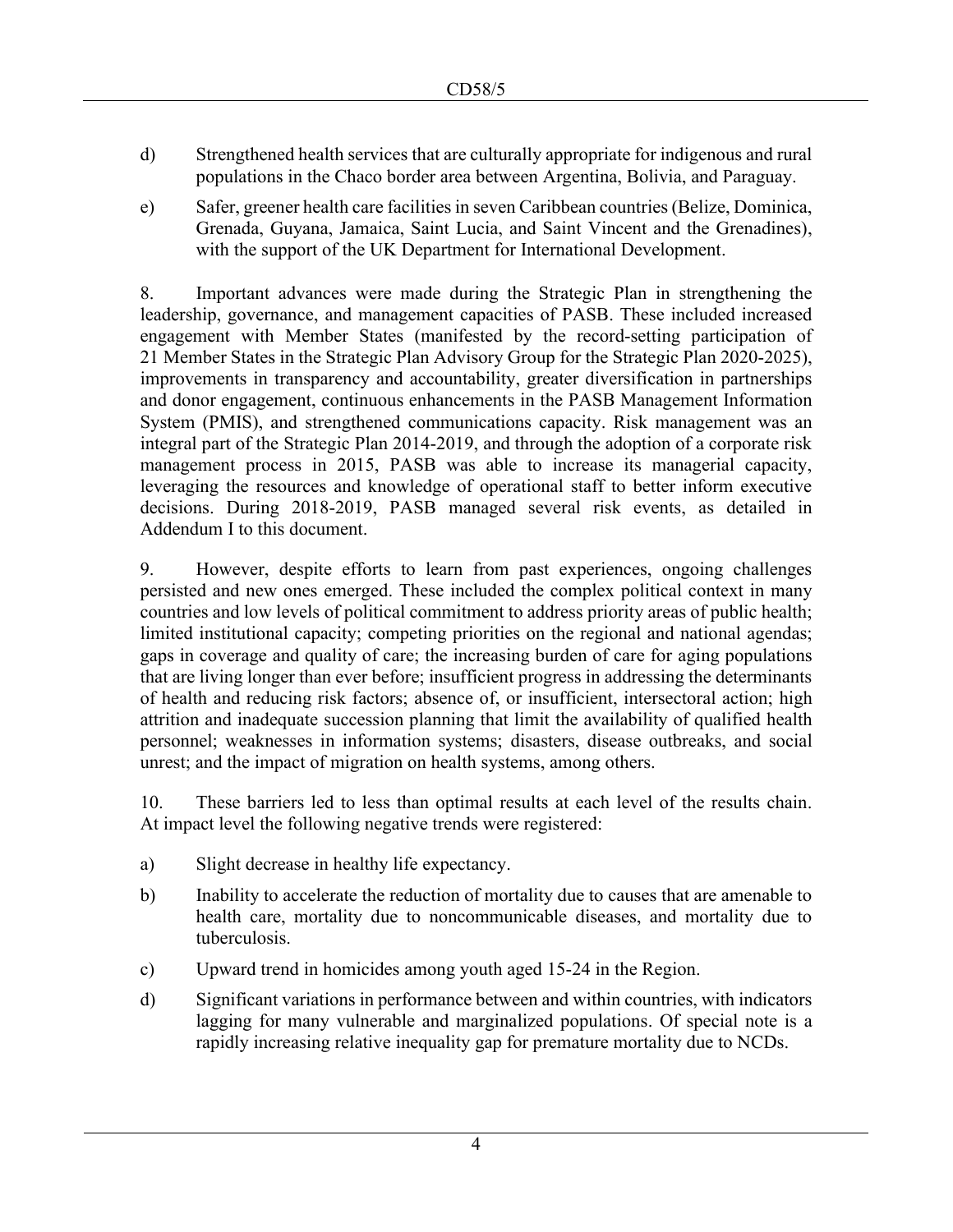11. To address these lingering barriers, PAHO must continue its efforts through the new Strategic Plan 2020-2025. This means reinforcing the focus on "equity at the heart of health" to reduce inequities in health within and between countries and territories in order to improve health outcomes. The Organization must do so while building on the main lessons learned from the prior period to ensure efficient and effective technical cooperation. The findings of the two commissions established by PAHO (Universal Health in the 21st Century: 40 Years of Alma Ata and Equity and Health Inequalities in the Americas) help to define country pathways for health policy and strategy formulation within a broader context of development. PASB needs to continue working together with Member States and partners as countries seek to follow these pathways. In that regard, the Strategic Plan 2020-2025, SHAA2030, and the World Health Organization 13th General Programme of Work provide opportunities to advocate for health development and guide the Region's collective work moving forward.

12. A key element in the end-of-biennium assessment is the assessment of the achievement of impact, outcome, and output indicators that were defined in the Strategic Plan 2014-2019 and the Program and Budget 2018-2019). Due to the difficulties of conducting the joint assessment of outcome and output indicators at a time when countries are responding to COVID-19, the results in this report do not include information from the joint assessment. Instead, indicators were assessed based on information available to PASB. Individual national health authorities may complete the joint assessment when they are able in order to reflect the country assessment of the indicators and document the results to inform future planning.

#### **Budget Implementation**

13. The total approved Program and Budget for 2018-2019 was US \$675.6 million:<sup>1</sup> \$619.6 million for base programs and \$56 million for special programs. A total of \$658.7 million (97% of the Program and Budget 2018-2019) was financed from a budgetary (not cash) perspective. Of the total financing, \$556 million was made available to programs, and \$546 million was implemented.

14. As of 31 December 2019, the Organization was due \$88.9 million in assessed contributions from Member States. This resulted in an unprecedented cash flow shortage for PAHO. While assessed contributions may be paid with some delay, the amount due in 2019 was much higher than what the Organization could manage using its reserves. At the time of writing this report (mid-2020), the cash flow situation improved, thanks to the payment of quota contributions by some Member States. This allowed PAHO to avert its worst-case financial scenario and relax some of its stricter cost containment measures. Nonetheless, the cash flow shortage impacted the latter part of 2019, and is expected to have a significant effect on implementation of the Program Budget 2020-2021.

<sup>&</sup>lt;sup>1</sup> Unless otherwise indicated, all monetary figures in this report are expressed in United States dollars.